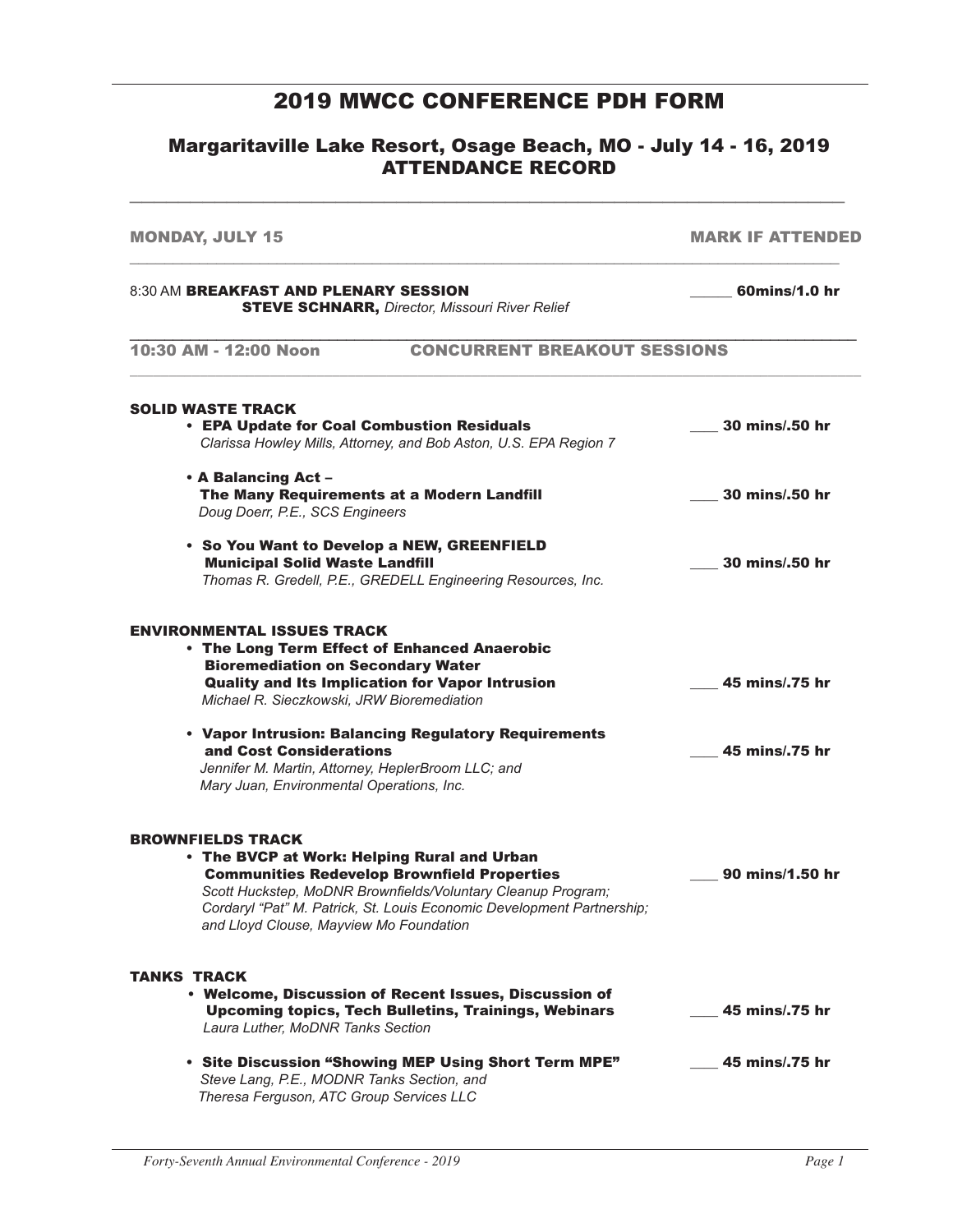# MONDAY, JULY 15

| 12:00 Noon               | <b>LUNCH AND AWARD PRESENTATIONS</b><br><b>CATE HOLSTON, U.S. EPA Criminal Investigation Division</b>                                                                                              | 45 mins/.75 hr  |  |
|--------------------------|----------------------------------------------------------------------------------------------------------------------------------------------------------------------------------------------------|-----------------|--|
| 1:30 - 3:00 PM           | <b>CONCURRENT BREAKOUT SESSIONS</b>                                                                                                                                                                |                 |  |
| <b>SOLID WASTE TRACK</b> |                                                                                                                                                                                                    |                 |  |
|                          | • Field Safety - Unique Safety Risks for                                                                                                                                                           |                 |  |
|                          | <b>Field Operations at Solid Waste Facilities</b>                                                                                                                                                  | 45 mins/.75 hr  |  |
|                          | Andrew Phillips and Austin Banks, Barker Lemar Engineering Consultants                                                                                                                             |                 |  |
|                          | . Navigating Organics Management into the Future: The Intersection<br>of Waste Diversion, Green Energy, and Financial Sustainability<br>Robert W. Craggs, Burns & McDonnell Engineering;           | 45 mins/.75 hr  |  |
|                          | Stan Slaughter, Missouri Organics Recycling; and Erick L. Roberts, City of Springfield<br><b>ENVIRONMENTAL ISSUES TRACK</b>                                                                        |                 |  |
|                          | . Dye Tracing to Understand Water Flow at Industrial and Waste Sites<br>Shiloh Beeman, R.G., GeoEngineers                                                                                          | 30 mins/.50 hr  |  |
|                          | . Groundwater Monitoring System Design -<br><b>Use What You Learned in School!</b><br>Grant Elliott, Mikel C. Carlson, R.G., and Ken A. Ewers, R.G.,<br><b>GREDELL Engineering Resources, Inc.</b> | 30 mins/.50 hr  |  |
|                          | • U.S. EPA PCB Facility Approval Streamlining Toolbox (FAST):<br><b>Streamlining the Cleanup Approval Process</b><br>Annah Murray, U.S. EPA Region 7                                               | 30 mins/.50 hr  |  |
| <b>BROWNFIELDS TRACK</b> | • Financial and Technical Resource Assistance for Brownfields<br>David Doyle, U.S. EPA Region 7, and Maggie Egbarts, K-State TAB Program                                                           | 90mins/.1.50 hr |  |
| <b>TANKS TRACK</b>       | . The Use of Remote Sensing Equipment in Faulted Karst Terrain to<br><b>Optimize Gasoline Remediation</b><br>Chris Schafer, CHMM, Sunbelt Environmental Services, Inc.                             | 45 mins/.75 hr  |  |
|                          | • Utility Technical Bulletin Discussion<br>Justin Buckler, MoDNR Tanks Section                                                                                                                     | 45mins/.75 hr   |  |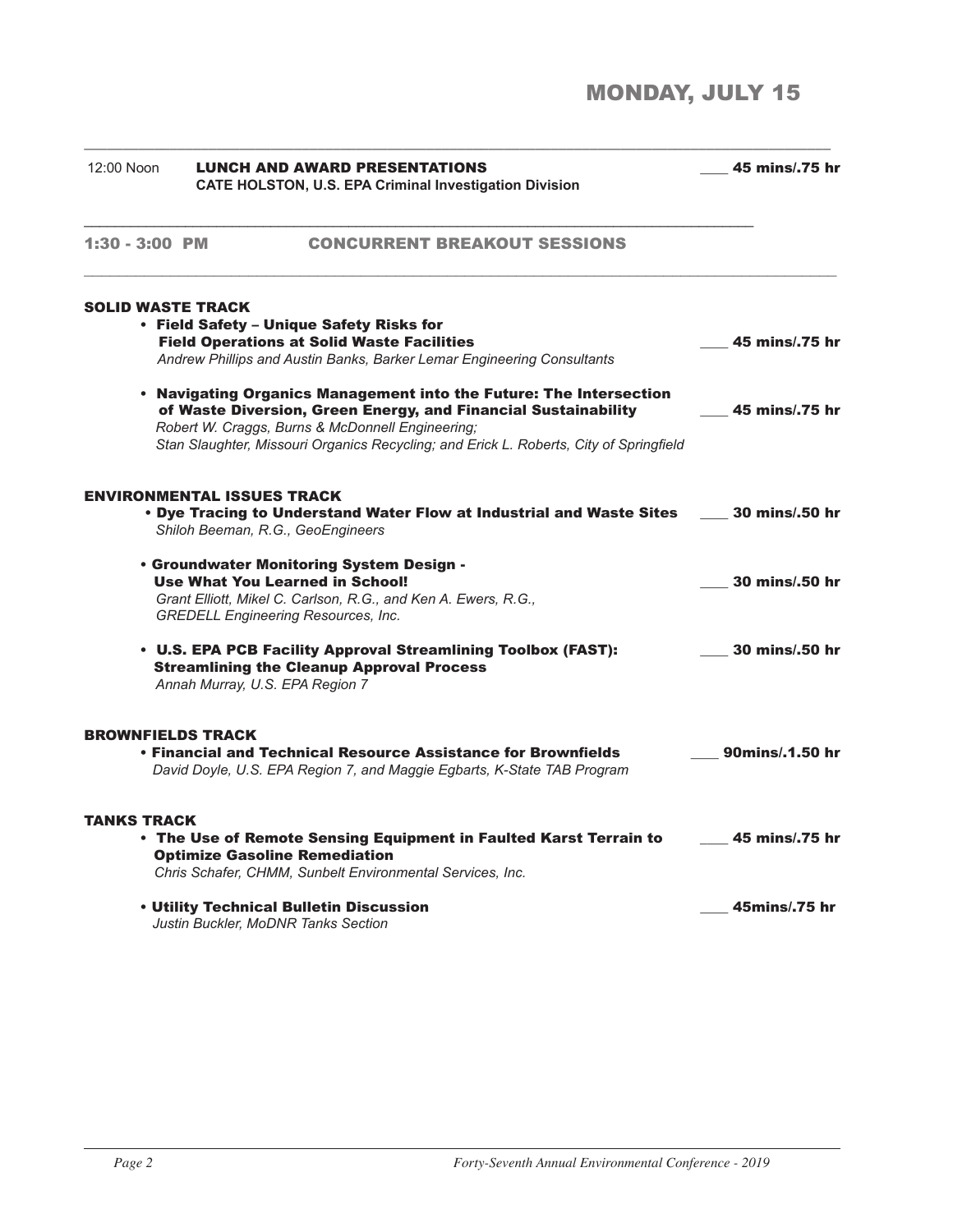## MONDAY, JULY 15

| <b>SOLID WASTE TRACK</b>                                                                                                                                                                                       |                 |
|----------------------------------------------------------------------------------------------------------------------------------------------------------------------------------------------------------------|-----------------|
| • Bridgeton Sanitary Landfill – St. Louis County, Missouri<br>Mark Milward, R.G., St. Louis County Dept. of Public Health;<br>Erin Fanning, Republic Services; and Chris Nagel, MoDNR Waste Management Program | 90 mins/1.50 hr |
| <b>ENVIRONMENTAL ISSUES TRACK</b><br>• OSHA's Respirable Silica Standard                                                                                                                                       | 45 mins/.75 hr  |
| Daniel Stark, CIH, MO Dept. of Labor and Industrial Relations,<br>On-site Safety and Health Consultation Program                                                                                               |                 |
| • Recent Changes to the Missouri Well Construction Rules<br>Justin Davis, MoDNR, Missouri Geological Survey                                                                                                    | 45 mins/.75 hr  |
| <b>BROWNFIELDS TRACK</b>                                                                                                                                                                                       |                 |
| • BVCP Tech Talk<br>Chris Cady, Ph.D., Brian McCurren, P.E., and<br>the Brownfields Project Managers, MoDNR                                                                                                    | 90 mins/1.50 hr |
| <b>TANKS TRACK</b>                                                                                                                                                                                             |                 |
| • Off-Site Demonstration of Sonic Rotary Drilling Rig for<br><b>Bedrock Monitoring Well Installations</b><br>Bobbilynne Koepke, R.G., Environmental Works, Inc.                                                | 90 mins/1.50 hr |

\_\_\_\_\_\_\_\_\_\_\_\_\_\_\_\_\_\_\_\_\_\_\_\_\_\_\_\_\_\_\_\_\_\_\_\_\_\_\_\_\_\_\_\_\_\_\_\_\_\_\_\_\_\_\_\_\_\_\_\_\_\_\_\_\_\_\_\_\_\_\_\_\_\_\_\_\_\_\_\_\_\_\_\_\_\_\_\_\_\_\_\_\_\_

3:30 - 5:00 PM CONCURRENT BREAKOUT SESSIONS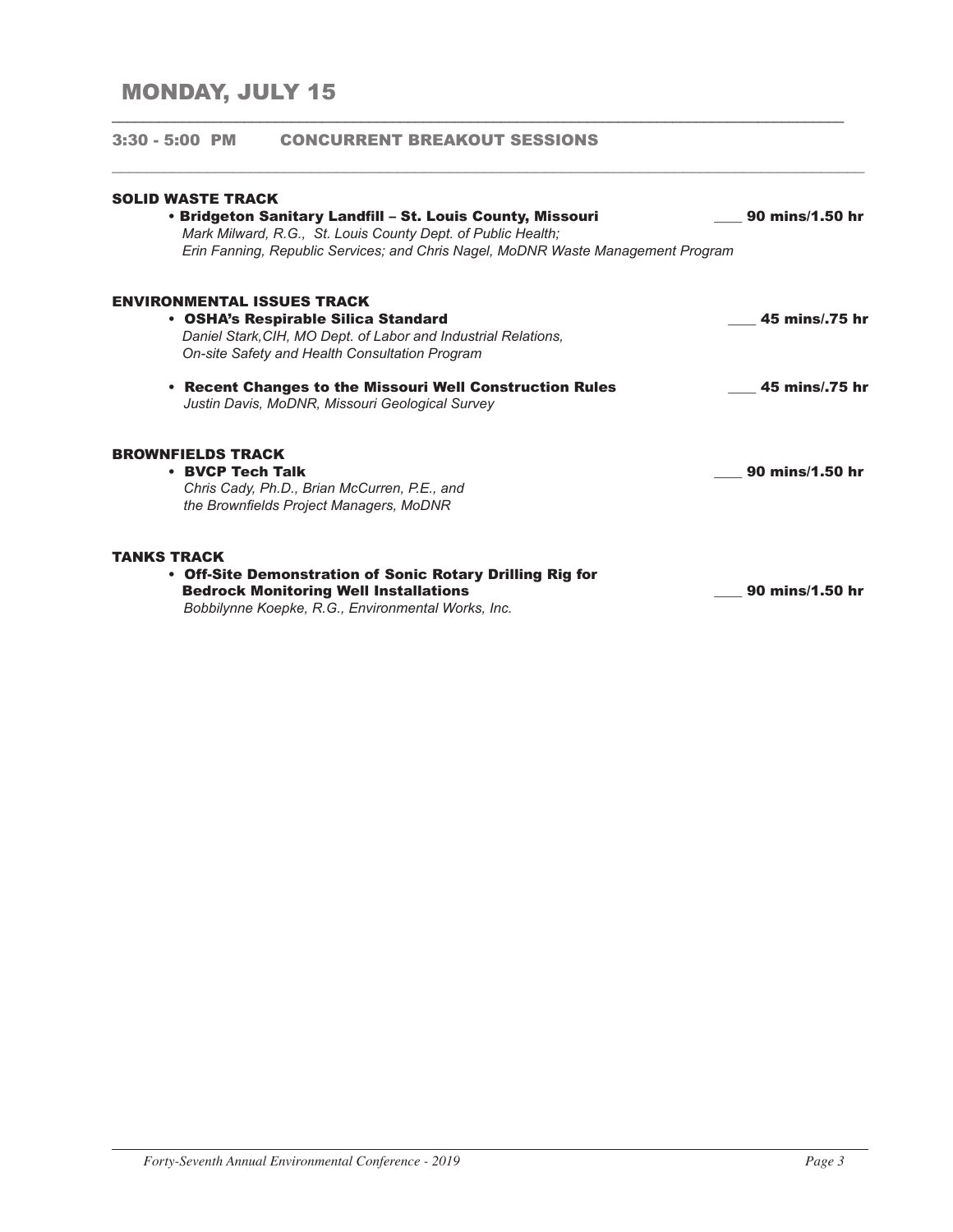## TUESDAY, JULY 16

| $8:30 - 10:00$ AM  |                          | <b>CONCURRENT BREAKOUT SESSIONS</b>                                                                                       |                |
|--------------------|--------------------------|---------------------------------------------------------------------------------------------------------------------------|----------------|
|                    | <b>SOLID WASTE TRACK</b> |                                                                                                                           |                |
|                    |                          | • Incorporating Solid Waste Management<br>into an Integrated Plan                                                         | 30 mins/.50 hr |
|                    |                          | Errin Kemper and Erick L. Roberts, City of Springfield, Missouri                                                          |                |
|                    |                          | • Getting Wise About Your Waste                                                                                           | 30 mins/.50 hr |
|                    |                          | Cynthia Mormile, MSW Consultants                                                                                          |                |
|                    |                          | • Waste & Recycling Audits – What's There and What's Next?<br>Laura Drescher, P.E., Burns & McDonnell Engineering Company | 30 mins/.50 hr |
|                    |                          | <b>ENVIRONMENTAL ISSUES TRACK</b>                                                                                         |                |
|                    |                          | • PFAS in Landfill Leachates – Overview and Handling Options<br>Viraj de Silva, Ph.D., P.E., BCEE, SCS Engineers          | 45 mins/.75 hr |
|                    |                          | • Injection Wells for Responsible Liquids Management<br>Stephanie Hill, SCS Engineers                                     | 45 mins/.75 hr |
| <b>TANKS TRACK</b> |                          |                                                                                                                           |                |
|                    |                          | • What Makes a Good Domestic Use of Groundwater Analysis?<br>Brenna McDonald, R.G., MoDNR, Missouri Geological Survey     | 45 mins/.75 hr |
|                    |                          | • Drilling, Coring, Sampling and Logging<br>Matthew W. Stone, R.G., MoDNR Tanks Section                                   | 45 mins/.75 hr |
| <b>LEGAL TRACK</b> |                          |                                                                                                                           |                |
|                    |                          | • Legal Update - Recent Legislation and Court Decisions<br>Stephen Jeffery, attorney, Jeffery Law Group, LLC              | 45 mins/.75 hr |
|                    |                          | • Enforcement in an Era of Cooperative Federalism<br>Roger Walker, LLM, RegForm                                           | 45 mins/.75 hr |

\_\_\_\_\_\_\_\_\_\_\_\_\_\_\_\_\_\_\_\_\_\_\_\_\_\_\_\_\_\_\_\_\_\_\_\_\_\_\_\_\_\_\_\_\_\_\_\_\_\_\_\_\_\_\_\_\_\_\_\_\_\_\_\_\_\_\_\_\_\_\_\_\_\_\_\_\_\_\_\_\_\_\_\_\_\_\_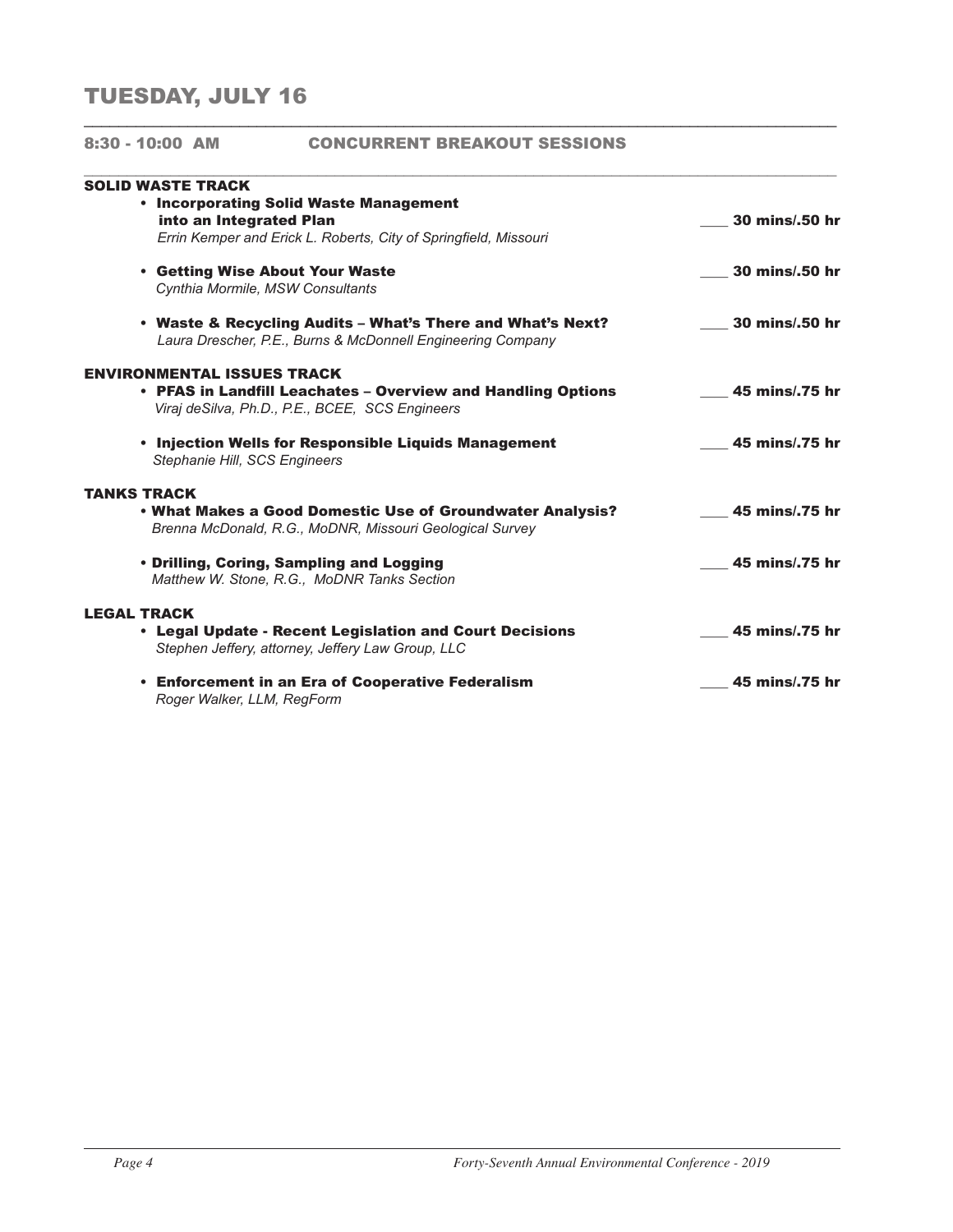#### 10:30 AM - 12:00 PM CONCURRENT BREAKOUT SESSIONS

\_\_\_\_\_\_\_\_\_\_\_\_\_\_\_\_\_\_\_\_\_\_\_\_\_\_\_\_\_\_\_\_\_\_\_\_\_\_\_\_\_\_\_\_\_\_\_\_\_\_\_\_\_\_\_\_\_\_\_\_\_\_\_\_\_\_\_\_\_\_\_\_\_\_\_\_\_\_\_\_\_\_\_\_\_\_\_\_\_\_\_\_\_\_\_\_

**\_\_\_\_\_\_\_\_\_\_\_\_\_\_\_\_\_\_\_\_\_\_\_\_\_\_\_\_\_\_\_\_\_\_\_\_\_\_\_\_\_\_\_\_\_\_\_\_\_\_\_\_\_\_\_\_\_\_\_\_\_\_\_\_\_\_\_\_\_\_\_\_\_\_\_\_\_\_\_\_\_\_\_\_\_\_\_**

| <b>SOLID WASTE TRACK</b><br>• Using GCL to Replace Compacted Clay Liner -<br><b>Balancing the Environment and the Economy</b><br>Daniel Landrum, P.E., Weaver Consultants Group; and<br><b>Brady Stewart, Waste Connections</b> | 30 mins/.50 hr |
|---------------------------------------------------------------------------------------------------------------------------------------------------------------------------------------------------------------------------------|----------------|
| • Design and Construction of a ClosureTurf® Final Cover System<br>Dillon Baird, P.E., and Paul Migwi, SCS Engineers                                                                                                             | 30 mins/.50 hr |
| • Avoidable Complications in Landfill Leachate and<br><b>Condensate System Design</b><br>Tim Hasslen, EPG Companies                                                                                                             | 30 mins/.50 hr |
| ENVIRONMENTAL ISSUES TRACK<br>• PFAs and Waste - What to Do with It Now?<br>Harry Behzadi, Ph.D., SGS-EHS North America                                                                                                         | 45 mins/.75 hr |
| • Available Treatment Options for PFAs/PFOs<br>Angie Martin, P.E., CHMM, Heritage Environmental Services                                                                                                                        | 45 mins/.75 hr |
| TANKS TRACK<br>• Plume Stability Analysis and other Groundwater Plume<br><b>Analytics® Tools for Evaluating Petroleum Hydrocarbon Sites</b><br>Joe A. Ricker, P.E., EarthCon                                                    | 45 mins/.75 hr |
| • Plume Stability Evaluations<br>Justin Buckler and Todd Birky, MoDNR Tanks Section                                                                                                                                             | 45 mins/.75 hr |
| <b>LEGAL TRACK</b><br><b>• Environmental Regulation, Permitting, and</b><br><b>Enforcement in Today's EPA and MoDNR</b><br>James T. Price, attorney, Spencer Fane LLP                                                           | 45 mins/.75 hr |
| • Emerging Contaminants: What's New and What's Coming<br>James T. Price, attorney, Spencer Fane LLP                                                                                                                             | 45mins/.75 hr  |